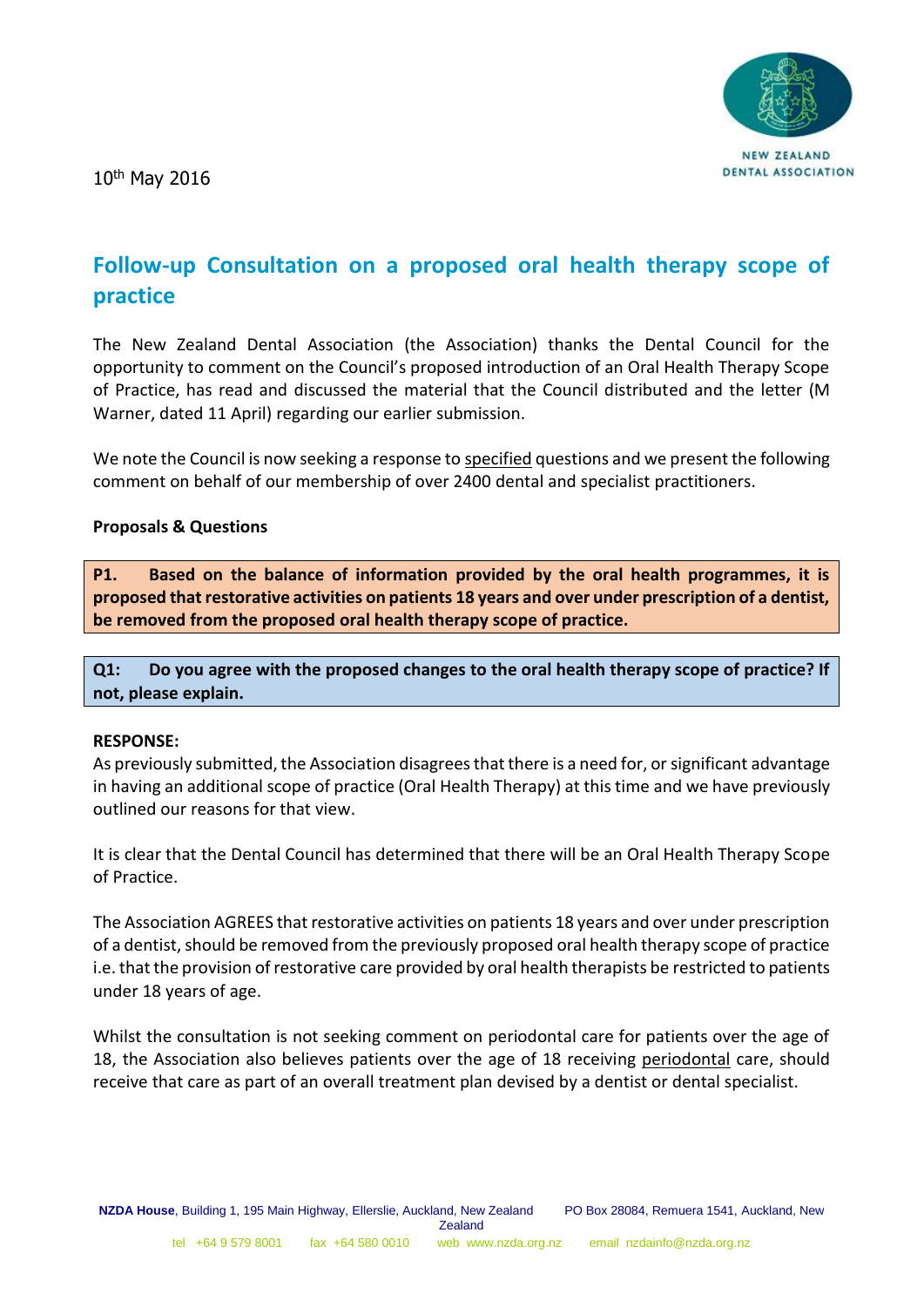It is the Association's view that:

- 1. Oral health therapists have a scope of practice defined by the level of education and training that they have undertaken. It remains our view that they cannot "provide oral health assessment, diagnosis, management, treatment and preventive care for patients of all ages" as their education and training does not prepare them to do so.
- 2. Care, in the patient's best interests, should be provided within an overall oral health care plan.
	- All patients 18 years and over (and many of a younger age) should have both their periodontal and restorative care provided as part of an overall care plan.
	- These should be planned in tandem and not in isolation.
	- When considering the requirements of informed consent, it is clear that a discussion of an adult's overall care plan needs to follow full diagnosis and full presentation of all the treatment and preventive options.
	- Delivery of comprehensive oral care to patients 18 years and over should follow full informed consent process, based on diagnosis and treatment planning, and explanation of all options by the practitioner who has the training to carry out such tasks i.e. the dentist.
	- It is our understanding that the current Oral Health Programme at Otago and the Health Science Programme at AUT do not include restorative clinical experience on adults.
- 3. Essentially the Association continues to request the Dental Council gives appropriate recognition to the following:
	- Overall treatment plans best serve patient's needs: Patients are best served by having an overall treatment plan that encompasses preventive, restorative and periodontal needs.
	- Generally there is a progression towards the need for more substantive diagnostic processes, treatment requirements and modalities / procedures, when providing care for adult patients, although many younger patients require such processes for both dental and medical reasons.
	- Informed Consent relies on broad and specific practitioner knowledge: Patients are best served when that treatment plan is delivered following discussion that meets informed consent requirements and an understanding of all the treatment options provides more assurance that all relevant treatment options are adequately explained. For adult patients in particular this informed consent process requires the dentist's level of understanding of treatment options.
	- Isolated determination or provision of parts of the treatment plan do not benefit patients: Isolated practice of a subset of dentistry (Oral Health Therapy) is not in the best interests of patients as the provision of appropriate care stems from full diagnosis and informed discussions with patients. There should be a lead clinician in this scenario and in New Zealand we have been well served by the graduates of dentistry (BDS) providing that leadership / 'gate keeper' role.
	- Depth and breadth of understanding are required to provide informed consent: The dentist has academic, clinical, and diagnostic training of considerably more depth and breadth than an oral health therapist, dental hygienist or dental therapist. Informed consent involving fair, balanced and appropriate detail requires this more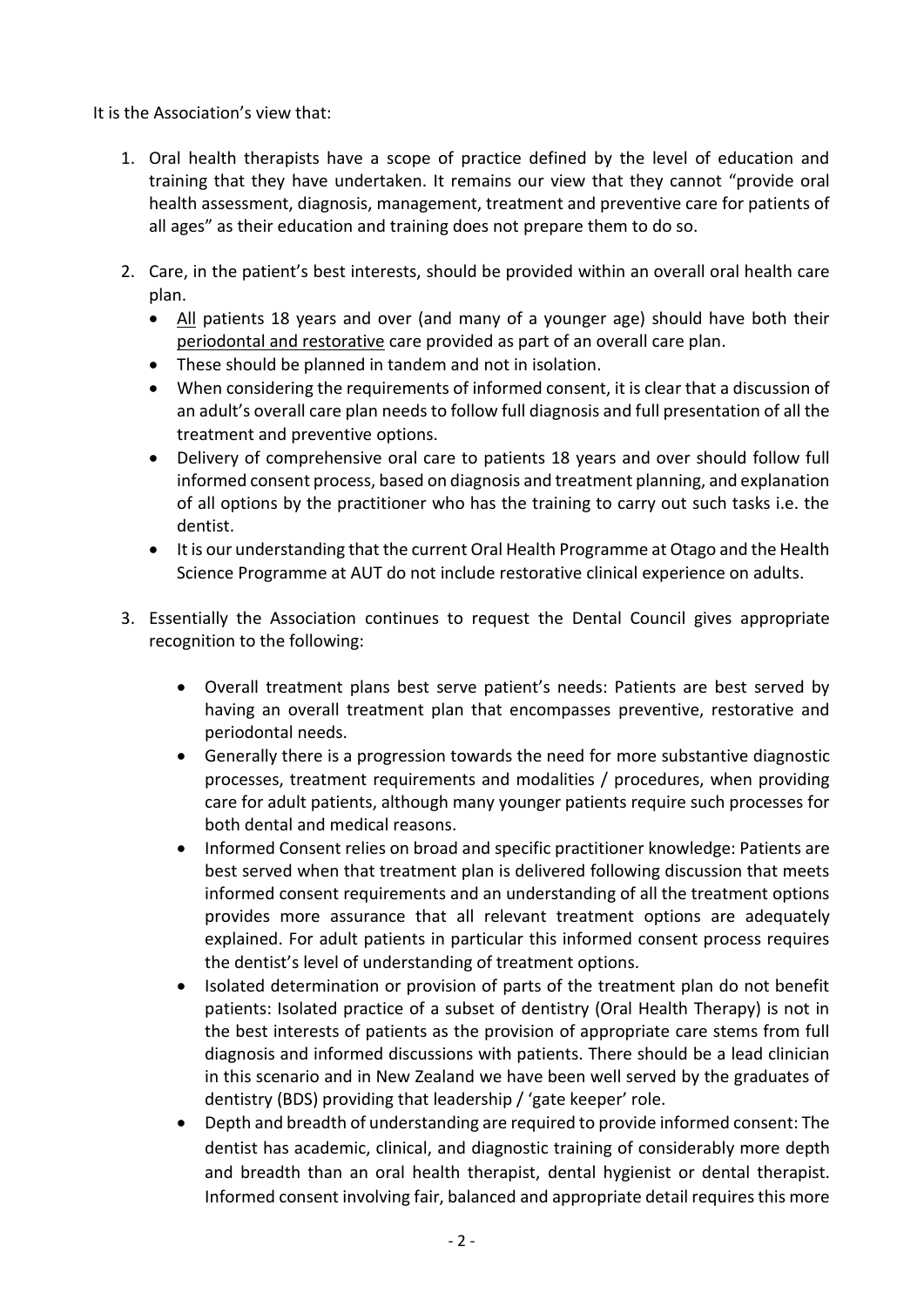substantial knowledge if adult patients are to be fairly assisted into selecting appropriate care. This, in the interests of patients, should not be limited to just isolated, restorative care. Therefore there is a sensible need to have the overall treatment planning provided, and consent for adult patients' treatment obtained, by dentists. It remains the Association's view that periodontal care as provided by dental hygienists or oral health therapists should be part of a dentist led overall treatment plan.

- Medical emergencies and treatment complications: Graduates of the Oral Health Programme have a less detailed knowledge of medicine and management of medical emergencies than dental graduates, and an inability to handle treatment complications that can arise that are out of their scope of practice. In providing both restorative and periodontal care throughout the age-span these health professionals would provide more treatment to adults with:
	- o More complex health needs including multiple medications and an increased likelihood of having a medical emergency.
	- o More likelihood of treatment complications occurring

This may be especially true for low-income and elderly population. In such circumstances (medical emergency or treatment complication) immediate assistance and care is important in improving outcome.

**P2. A consultative professional relationship between the oral health therapist and one or more dentists or dental specialists is required for the practice of oral health therapy, to provide a clearly identifiable and reliable means for the oral health therapist to seek professional advice, when needed; no written agreement is required.**

**P3. A guidance document for the establishment and maintenance of the consultative professional relationship be published by the Council. The guidance document would identify some suggested areas for consideration and discussion between the parties involved.**

**Q2: Do you agree with the proposed consultative professional relationship between an oral health therapist and one, or more, dentists/dental specialists, without the need for a signed agreement? If not, please explain.**

## **RESPONSE:**

- 1. The Association strongly DISAGREES with the proposal to remove the need for a signed working relationship agreement.
- 2. The Association AGREES with the elements listed in the Guidance document (it is a very helpful document) but continues to believe it is sensible to retain the mandatory requirement to record (in writing) such agreed actions between dentists and oral health therapists.
- 3. The proposed scope of practice states, '*practitioners within a consultative professional relationship are jointly responsible and accountable for the standard of decisions and care delivered to patients based on the professional advice sought and given'.* It remains the Association's strong view that dentists (our members) being, as the Council describes, '…*practitioners within a consultative professional relationship [who] are jointly responsible*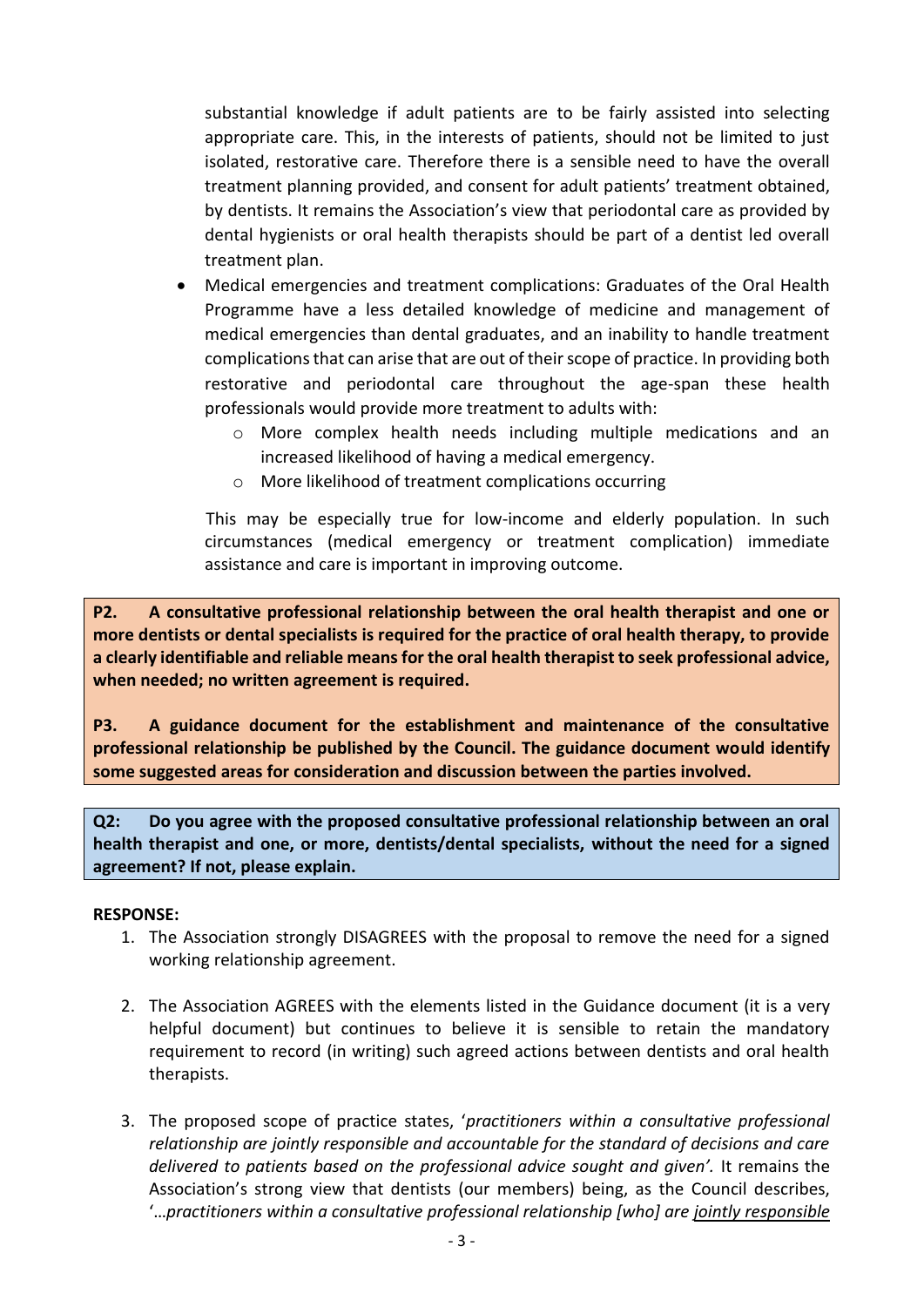*and accountable'* would be very unwise to not have a written formal agreement describing that professional relationship. Removing these written agreements does nothing to enhance public safety and in our view increases the risk of poorly coordinated patient care and confusion as to who is responsible for what in the 'consultative' working relationship.

- 4. In the main, the varying degrees of clinical guidance and supervision which currently support the dental hygiene and the dental therapy scopes of practice, are cognisant of, and related to the patient's age and, as a consequence, their treatment needs, which flow from the context of planning and providing overall dental health care for each patient. Written working relationship agreements assist this and are a valuable tool for the protection the public. Removing the clinical guidance and supervision elements and simultaneously also removing written agreements is, in our view, not in the interests of the practitioners or the public.
- 5. Currently dental therapists and dentists have a consultative working relationship, which is documented in an agreement between the parties. Dental therapists can practise independently for the care of children and adolescents up to the age of 18 years within the scope of practice described for dental therapy. Such an arrangement exists because of the nature of the scope of practice (limited subset of dentistry) and the degree and type of intervention many of those in these age groups (children and adolescents) require as compared to those required for adult patients. The 'restorative treatment up to the age of 18' requirement remains and so should the written professional relationship agreements. Written agreements between a dentist and a 'oral health therapist' provide an appropriate level of assistance to ensure coordinated and appropriate care is delivered when one of those providers 'oral health therapist' has a scope of practice which is a subset of the other (dentists).

# **IN SUMMARY:**

Written agreements help to ensure responsibility for, and coordination of, preventive and clinical care provided. When care is provided by several clinicians in a manner which overlaps, the risks associated with the occurrence of possible gaps in care and misunderstandings of responsibilities, are lessened through clarity of agreement. Written agreements assist in this and in the Association's view very definitely should be retained as a requirement.

At the very least a written professional relationship agreement should contain the elements listed in the Discussion Guidance document (page 22). Having a written record / agreement regarding many of the points listed in the discussion document is very important should a dispute / complaint regarding patient care later occur.

e.g. written confirmation of the;

- willingness of the dentist to provide advice or assistance
- need for the oral health therapist to inform the dentist of the particulars of their scope of practice, and their individual level of knowledge ….
- dentist having a current APC...
- agreed understanding of the shared responsibilities...
- agreed preferred form of communication for consultation
- agreed understanding of 'timely advice' etc. etc.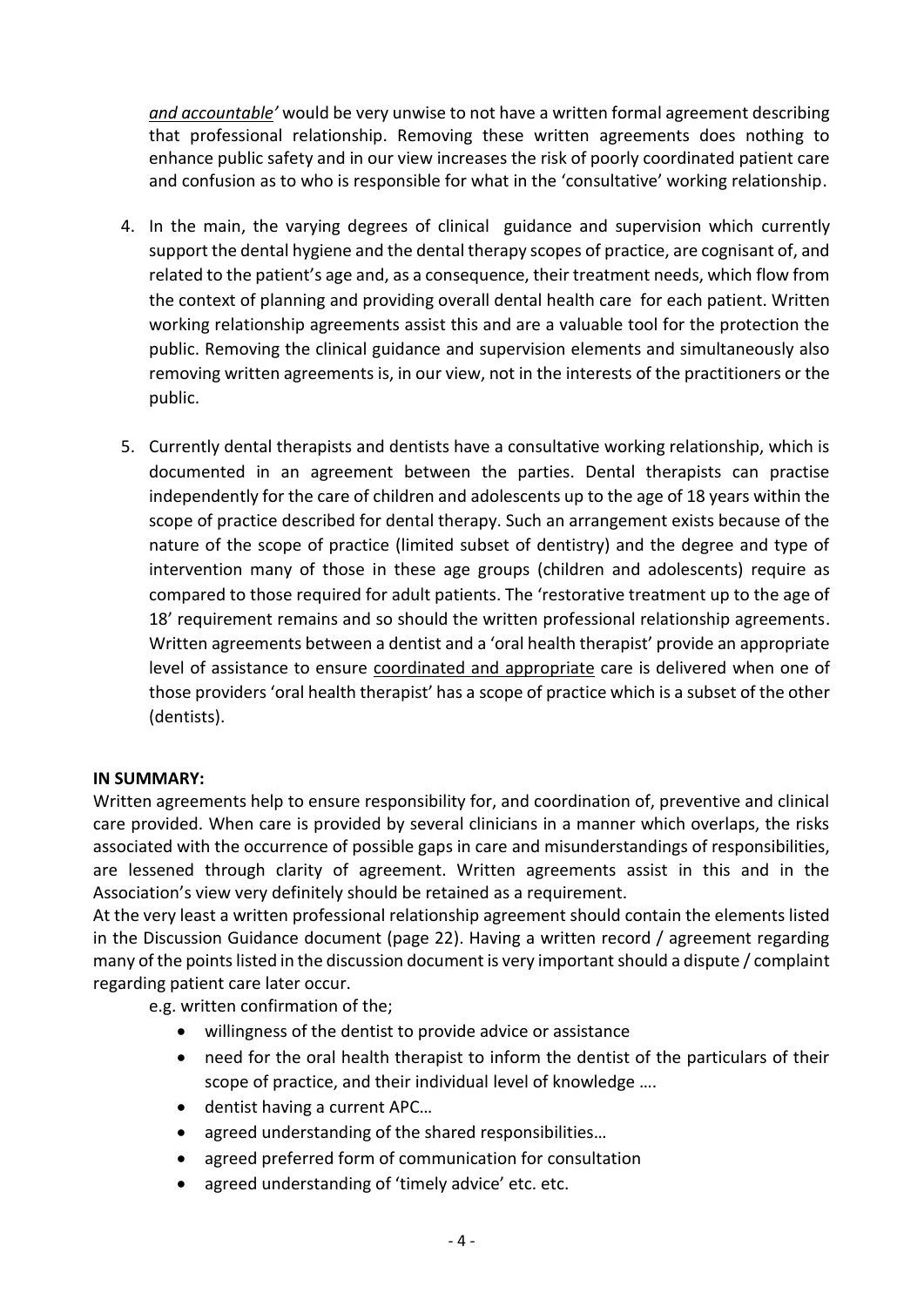Attempting to remember or confirm a verbal discussion that is perceived or not perceived by the parties to have occurred, at some point in time many months or years later, seems prone to difficulties. Difficulties that are unhelpful to the practitioners and patients concerned.

**P4. That the proposal to not require direct clinical supervision and clinical guidance for the proposed oral health therapy scope of practice remain unchanged, subject to the requirement for a consultative professional relationship.**

# **RESPONSE:**

The Association continues to disagree with the proposal.

- 1. The majority of activities undertaken within the current dental hygiene scope of practice are under 'clinical guidance', some are appropriately under 'direct clinical supervision'.
- 2. It is the Association's view that such arrangements appropriately ensure overall treatment planning benefits and increase patient safety. As such when these activities are listed within the Oral Health Therapists Scope of Practice they should be performed under the existing 'clinical guidance' and 'direct clinical supervision' provisions.

**P5. To leave the proposed supervision for the administration of local anaesthetic unchanged, that is, performed within a consultative professional relationship.**

**P6. The orthodontic activities remain under direct clinical supervision of the dentist/dental specialist, except for the following activities to be moved from the list of activities requiring direct clinical supervision to being performed within the consultative professional relationship:**

- **a. tracing cephalometric radiographs;**
- **b. fabricating retainers and undertaking simple laboratory procedures of an orthodontic nature.**

**Q3: Do you agree that the following orthodontic activities from the oral health therapy scope of practice be moved from direct clinical supervision to being performed within the consultative professional relationship?**

- **a. tracing cephalometric radiographs;**
- **b. fabricating retainers and undertaking simple laboratory procedures of an orthodontic nature.**

**RESPONSE**: The Association AGREES that these two specified activities are removed from direct clinical supervision but that all other activities remain under direct clinical supervision. Such direct supervision is required by a practitioner with the knowledge and training to fully understand the evidenced based objectives and mechanics of treatment.

**P7. All oral health practitioners have the same requirement to remain competent in their registered scope(s) of practice, and the creation of an oral health therapy scope of practice would not prevent or limit these practitioners to maintain competence across all scope activities. The potential risk of a practitioner not maintaining competence across the full scope of practice was not significantly higher than other oral health practitioners.**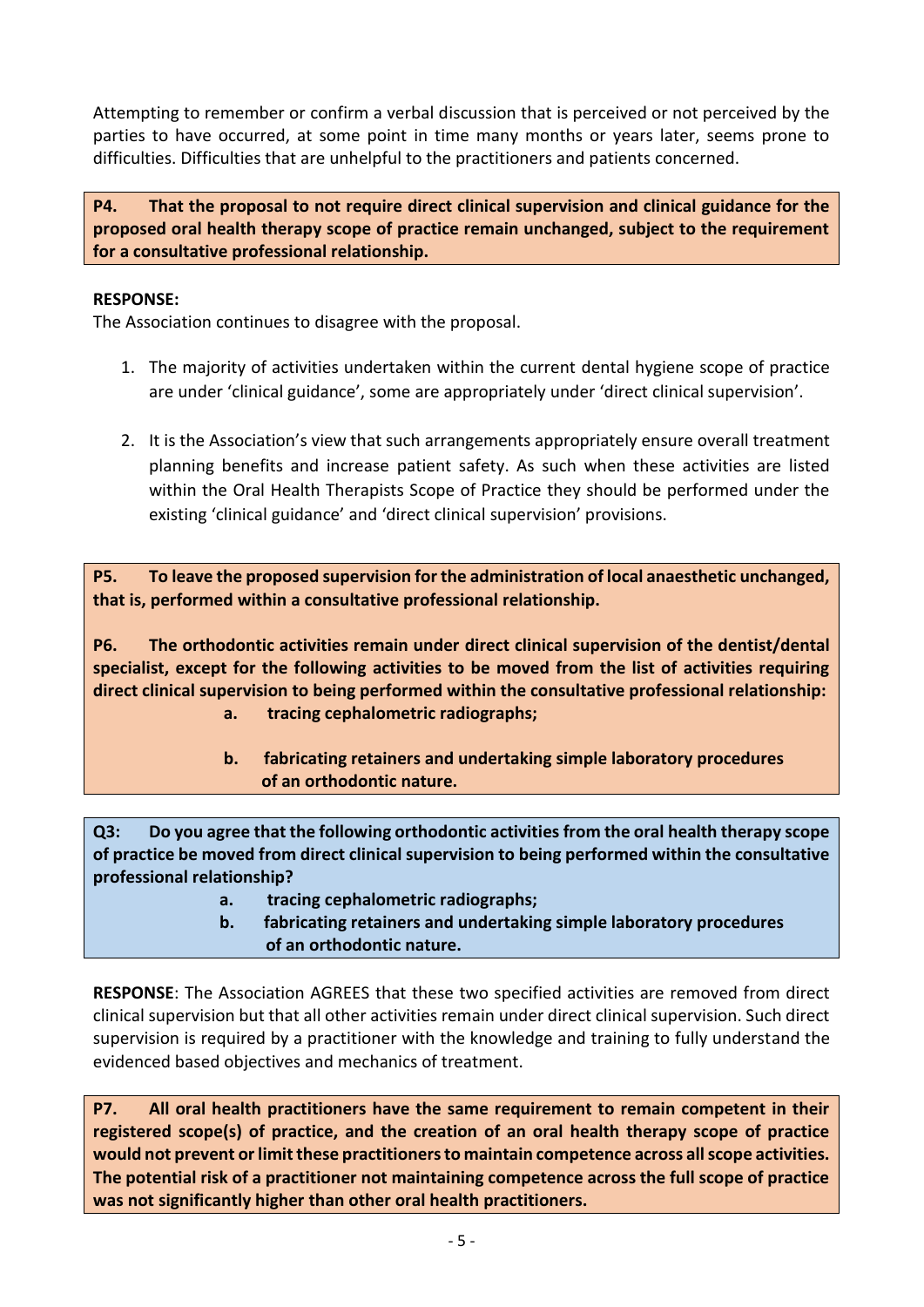**P8. An oral health graduate registered in the oral health therapy scope of practice does not need to additionally register in the orthodontic auxiliary scope of practice. The two oral health programmes would be end-dated as prescribed qualifications for the orthodontic auxiliary scope of practice, similar to the dental hygiene and dental therapy scopes of practice. Oral health graduates that register as an oral health therapist will be removed from the orthodontic auxiliary scope of practice, if registered as an orthodontic auxiliary.**

**Q4. Do you agree with the proposal to end-date the two oral health programmes as prescribed qualifications for the orthodontic auxiliary scope of practice? Consequently, oral health graduates that register as an oral health therapist will be removed from the orthodontic auxiliary scope of practice – if registered in the orthodontic auxiliary scope of practice. If you do not agree with the proposal, please explain.**

**RESPONSE**: The Association AGREES

**Q5: Do you agree with the proposed competency standards for oral health therapists? If not, please explain.**

**RESPONSE:** generally AGREE, but because the Association strongly believes written agreements are still necessary

- 1. Items listed in Attachment 2 '*Guidance for the consultative professional relationship between an oral health therapist and dentist/ dental specialist*' (pg. 22) should be clearly titled within the document. The title could be '*Items requiring discussion, and written agreement'* and
- 2. There should be an addition within listed Competencies as follows:

**Refer and collaborate with the appropriate health professionals**,

3. With a 'measure' that states:

has a written professional relationship agreement with a dentist(s) which adequately records the discussions and agreements reached with respect to '*Items requiring discussion, and written agreement* 'as per the Dental Council's document '*Guidance for the consultative professional relationship between an oral health therapist and dentist/ dental specialist*'.

**P9. All oral health graduates with a University of Otago Bachelor of Oral Health, obtained since 2009; or an Auckland University of Technology Bachelor of Health Science in oral health, obtained since 2008, are eligible for registration in the oral health therapy scope of practice subject to meeting the recency of practice and/or fitness for registration requirements - as it relates to the individual practitioner's scenario. This is further explained in the scenarios listed on the next page.**

**P10. All eligible oral health graduates, currently registered in both the dental hygiene and dental therapy scopes of practice and holding a valid practising certificate in both scopes of practice, will automatically be registered in the oral health therapy scope of practice and issued with a corresponding APC.**

**P11. The registration transition process would start after the Council's final decision has been made and the oral health therapy scope of practice has been gazetted.**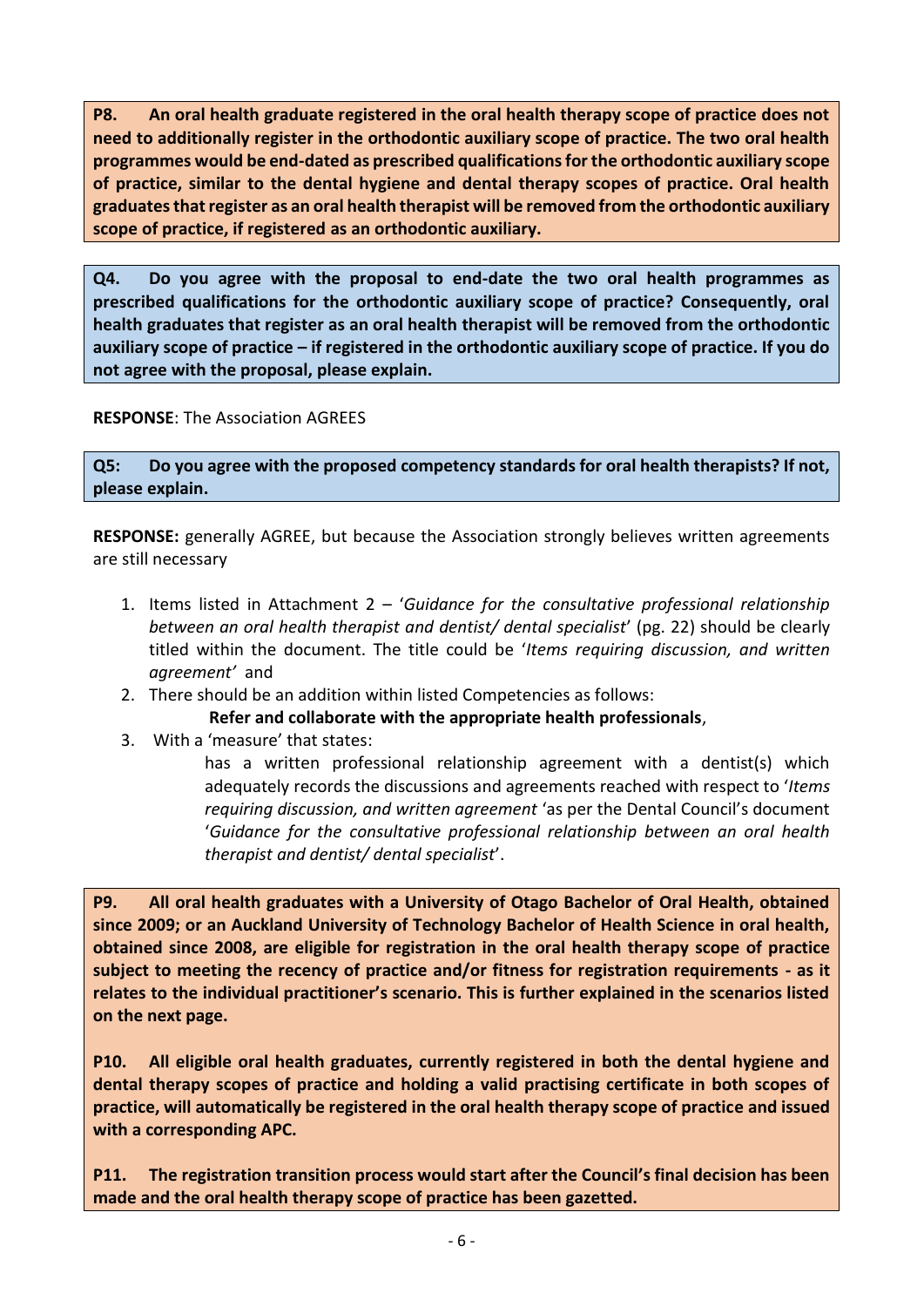**P12. No time limit will apply for eligible practitioners to register in the oral health therapy scope of practice, if not automatically transferred.**

**Q6: Do you agree with the proposed registration transition for oral health graduates? If not, please explain.**

# **RESPONSE:**

- 1. The Association does not agree with automatic registration as outlined above.
- 2. The first oral health graduates graduated eight years ago (2008). The Association previously expressed our concerns that Dental Council has registered 437 oral health graduates of which 389 are registered (and have an APC) in both the dental hygiene and the dental therapy scopes of practice. It is our clear impression that the majority of these graduates are only practising in one (not both) scopes i.e. they are employed as a dental hygienist or a dental therapist - not both.
- 3. Recency of practice: This leads us to believe that there may well be extensive recency of practice issues making 'automatic' transitioning a very difficult and an inappropriate process. It is our view that there are 2008, 2009, 2010 and 2011 graduates who have not practiced one of the two scopes for three years or more and who have inappropriately been issued APC's in both scopes. These practitioners should not be automatically transitioned into the joint scope should a scope 'oral health therapy' eventuate. It is apparent that the Dental Council has sought a declaration from practitioners that they are practising both scopes, but it is equally clear that many are in employment situations that will have excluded them practising both scopes (i.e. employed singularly as a dental hygienist or as a dental therapist). It seems inconceivable that a practitioner employed only as a dental hygienist since 2008, 2009 etc. can, in 2015 have retained recency in dental therapy.
- 4. Workforce Data: What is of concern is the Dental Council has not analysed the workforce data on an individual practitioner level (ref: letter M Warner to the Association dated 12 December 2014) so cannot provide figures regarding the levels of the workforce practising just dental therapy or just dental hygiene, and therefore has no cross check to establish what appears to be a significant recency of practice issue.

## **IN SUMMARY:**

The Association is of the very strong view that the dentist has academic, clinical, and diagnostic training of considerably more depth and breadth than an oral health graduate and therefore:

- o The current oral health graduate is not clinically experienced in providing restorative care (even within their scope of practice) to adult patients. We strongly AGREE that restorative activities on patients 18 years and over under prescription of a dentist, be removed from the previously proposed oral health therapy scope of practice.
- $\circ$  The Association believes patients 18 years and older should also have their periodontal care planned in conjunction with the restorative care and as such continues to believe that treatment planning for adult patients is best provided by a dentist. That planning of periodontal care in isolation from the restorative plan does not serve the best interests of patients.